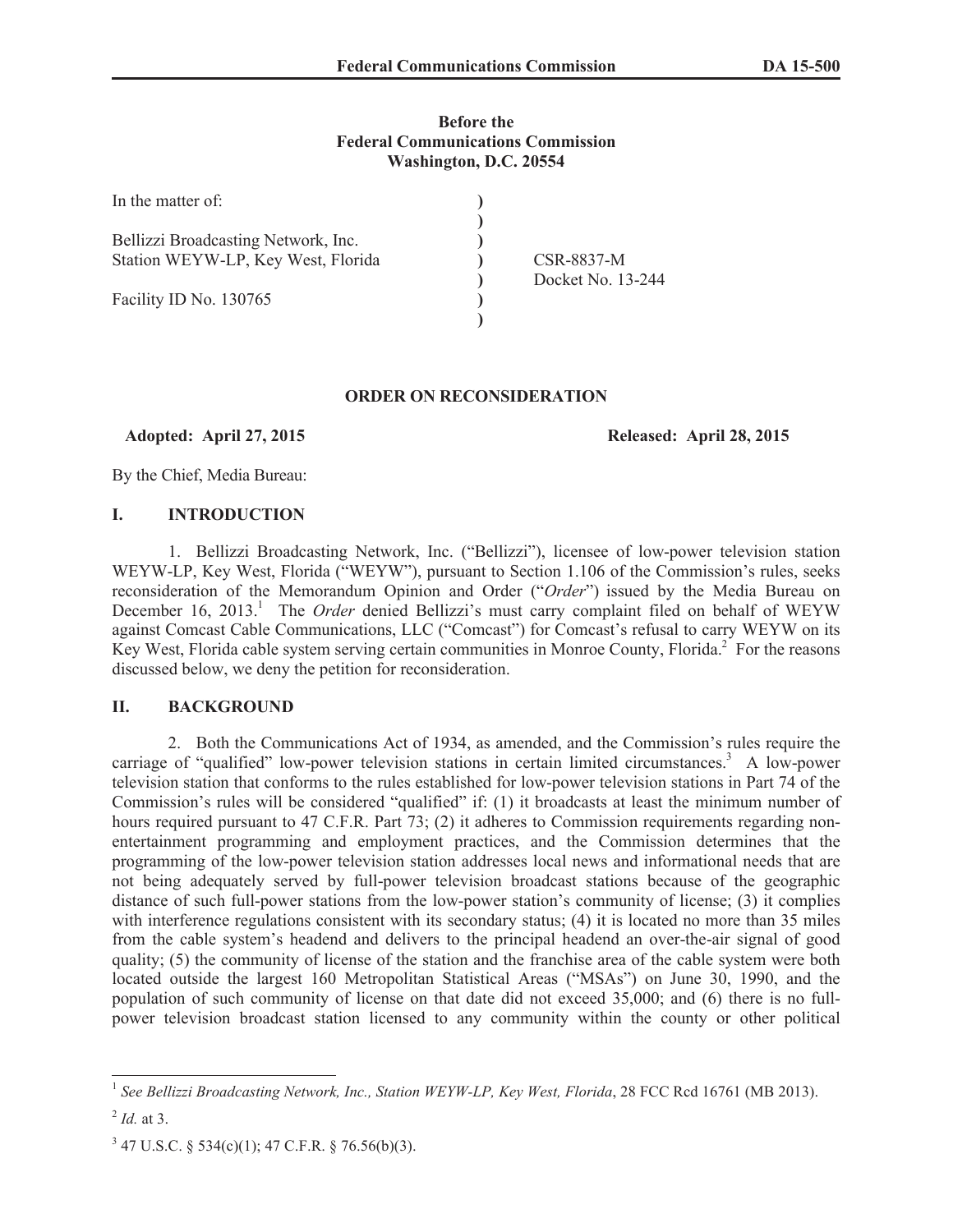subdivision (of a State) served by the cable system.<sup>4</sup>

3. Bellizzi asserts that WEYW was carried on Comcast's cable systems serving Monroe County in Key West, Florida pursuant to a retransmission consent agreement entered into between the station and Comcast on November 1, 2011.<sup>5</sup> Bellizzi states that on July 2, 2013, Comcast advised WEYW that it would no longer carry the station beyond the termination of that retransmission consent agreement on December 31, 2013.<sup>6</sup> Although Bellizzi asserts it made a must-carry demand on July 24, 2013, seeking carriage of WEYW on Comcast's cable system as a must-carry station,<sup>7</sup> Comcast replied on August 14, 2013, stating that WEYW is not a "qualified" low-power station entitled to mandatory carriage on Comcast's Key West cable system.<sup>8</sup> On September 20, 2013, Bellizzi filed a complaint against Comcast for its refusal to carry WEYW on its Key West, Florida cable system.<sup>9</sup> Comcast opposed Bellizzi's complaint arguing that because there are two full-power television broadcast stations already licensed to Key West, Florida, WGEN and WSBS, WEYW does not qualify as a low-power station entitled to mandatory carriage on Comcast's cable system.<sup>10</sup> In the *Order*, the Bureau agreed with Comcast, concluding that WEYW does not qualify as a low-power station entitled to mandatory carriage for failure to meet all of Section 614(h)(2)'s six criteria to be considered "qualified."<sup>11</sup> Pursuant to Section 1.106 of the Commission's rules, Bellizzi seeks reconsideration of the *Order*, claiming that the *Order*'s conclusion is legally incorrect, and, as such, the *Order* should be reversed.<sup>12</sup>

### **III. DISCUSSION**

4. In the *Order*, the Bureau concluded that WEYW does not qualify as a low-power station entitled to mandatory carriage on Comcast's Key West cable system because there are two full-power television broadcast stations already licensed to the same community as WEYW namely, WGEN and WSBS.<sup>13</sup> Bellizzi's argument on reconsideration is that, while the facts of this case are not in dispute, the Commission's interpretation of the law is of "questionable validity."<sup>14</sup> Bellizzi cites *Gardner v. FCC*,<sup>15</sup> for the proposition that extraordinary circumstances are present in this case indicating that WEYW is the only television station providing truly local service to Key West and Monroe County.<sup>16</sup> Bellizzi claims that this fact should be considered when analyzing whether WEYW is "qualified" under the Act and Section 76.55(d)(6) of the Commission's rules.<sup>17</sup> Bellizzi argues that it is a "qualified" low-power station because it provides 28 hours of local programming in English every week to the communities served by

7 *Id.*

8 *Id.*

<sup>9</sup> See Complaint of Bellizzi Broadcasting Network, Inc. filed Sept. 20, 2013 ("Complaint").

<sup>10</sup> *Id.* at Exh. 3, Letter from Michael Nissenblatt, Comcast, to Lee Peltzman, Counsel for Bellizzi, Aug. 14, 2013.

<sup>11</sup> *See Order*, 28 FCC Rcd 16761, 16762-63. (citing 47 U.S.C. § 534(h)(2)(F); 47 C.F.R. §76.55(d)(6)).

<sup>12</sup> Bellizzi Broadcasting Network, Inc., Petition for Reconsideration at 1 ("*Bellizzi Reconsideration*").

<sup>13</sup> *See Order*, 28 FCC Rcd 16761, 16762-63. (citing 47 U.S.C. § 534(h)(2)(F); 47 C.F.R. §76.55(d)(6)). WEYW appears to satisfy the other five requirements to be considered a "qualified" low-power television station.

<sup>14</sup> Bellizzi Reconsideration at 3.

<sup>15</sup> 530 F. 2d (D.C. Cir. 1976).

 $4$  47 U.S.C. § 534(h)(2); 47 C.F.R. § 76.55(d).

<sup>5</sup> *Order*, 28 FCC Rcd at 16761, ¶ 4.

<sup>6</sup> *Id.*

<sup>&</sup>lt;sup>16</sup> Bellizzi Reconsideration at 3-4.

<sup>17</sup> *Id.*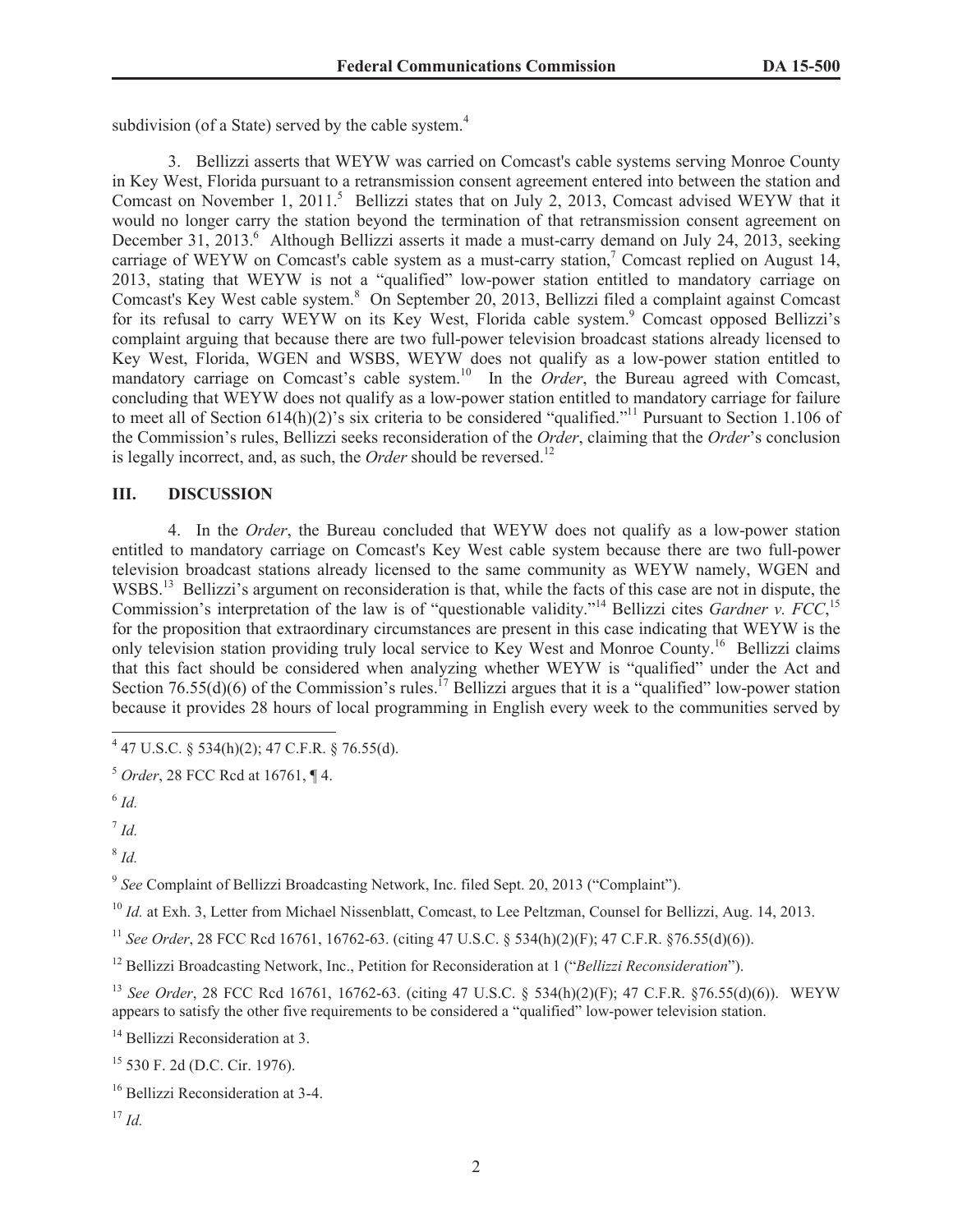Comcast's Key West cable system, including programming addressing the local news and informational needs of Key West residents, whereas the two full-power stations licensed to the same community provide only Spanish language programming and broadcast from studios over 120 miles north of these stations' transmitter sites.<sup>1</sup>

5. For the same reasons we stated in the *Order*, we are compelled to deny Bellizzi's petition for reconsideration. WEYN is not a "qualified" low-power television station. Section 76.55(d) of our rules directly implements the mandate of Section  $614(h)(2)^{19}$  of the Communications Act, pursuant to which a low-power station can only qualify for mandatory carriage if there is no full-power television station licensed to its community or political subdivision. WEYW is licensed to the same community, Key West, Florida, as full-power stations WGEN and WSBS. Accordingly, because a low-power television station must meet each of the Communications Act's six criteria to be considered "qualified," WEYW's failure to meet this one factor is fatal to its request for mandatory carriage.<sup>20</sup> Although Bellizzi asks us to reconsider the decision made in the *Order* based on extraordinary circumstances showing that justice would be served by labeling WEYW a "qualified" low-power television station under the Commission's rules, they ask us to exercise discretion that Section  $614(h)(2)(F)$  does not impart to the Commission. The Commission may not waive any part of the mandatory statutory definition of a "qualified" low-power television station.<sup>21</sup> Finally, as we have stated before, for purposes of Section 614(h)(2)(F), it is irrelevant if the full-power stations licensed to the same community do not provide locally-focused programming; their proximity is sufficient to prevent WEYW from being considered "qualified."<sup>22</sup>

### **IV. ORDERING CLAUSES**

6. Accordingly, **IT IS ORDERED**, pursuant to Section 614 of the Communications Act of 1934, as amended, 47 U.S.C. § 534, and Section 76.55(d) of the Commission's rules, that the petition for reconsideration filed by Bellizzi Broadcasting Network, Inc., on behalf of low-power station WEYW-LP, Key West, Florida **IS DENIED**.

<sup>20</sup> *See Continental Broad. Corp. v. Jones Intercable, Inc.*, 9 FCC Rcd 2550, 2551 ¶ 7 (CSB 1994).

<sup>&</sup>lt;sup>18</sup> *See* Complaint at 5 & 6. WEYW also points to Census data which shows that more than 80% of the Monroe County population (which includes Key West) does not speak Spanish whereas over 40% of the Miami-Dade and Broward County populations taken together speak Spanish. *See* Complaint at 8 & n.20 (citing Exhibit 5, Census Scope, Percent Speaking Spanish – 2000, http://www.censusscope.org/us/s12/rank language spanish.html (last visited Dec. 16, 2013)).

<sup>19</sup> 47 U.S.C. § 534(h)(2); 47 C.F.R. § 76.55(d).

<sup>21</sup> *Washington County Television, Inc. v. DR Partners, d/b/a Dorney Cablevision*, 10 FCC Rcd 3766, 3766 ¶ 2 (CSB 1995). Although WEYW argues it is not asking for us to waive our rules, *see* Reply at 3, it references a line of cases in which the Commission has considered late filed petitions for reconsideration in "extraordinary circumstances" – effectively waiving the statutory deadline for such filings. *See* Reply at 3-4 & n.6 (citing *Gardner v. FCC*, 530 F.2d 1086, 1091 (D.C. Cir. 1976) ("It appears that the seemingly mandatory language of section 405 [of the Act] does not prevent the entertainment of rehearing petitions beyond the statutory period where extraordinary circumstances indicate that justice would thus be served."); *Mediacom Southeast, LLC*, 22 FCC Rcd 4825 (MB 2007)); *but see FCC v. Reuters, Ltd.*, 781 F.2d 946, 952 (D.C. Cir. 1986) (refusing to find facts amounting to 'extraordinary circumstances' warranting consideration of a late filed petition for reconsideration); *accord In re Application of Robert J.* Maccini, 10 FCC Rcd 9376, 9376 ¶ 3 (1995); *In re Lloyd Morris*, 27 FCC Rcd 6979, 6980 ¶ 4 (EB 2012). Petitioner's argument is unavailing because the discrete set of Commission precedent it cites has no application in these very different circumstances. Petitioner's argument fails to bridge the qualitative differences between disregarding the lateness of a petition, particularly when the Commission's mistake is a causal factor of that lateness, and a low power station's failing to meet requirements for it to be classified as a "qualified" station, a definitional failure in no way caused by Commission action or inaction.

<sup>22</sup> *In re Larry L. Schrecongost*, 19 FCC Rcd 5779, 5784 ¶ 12 (2004).